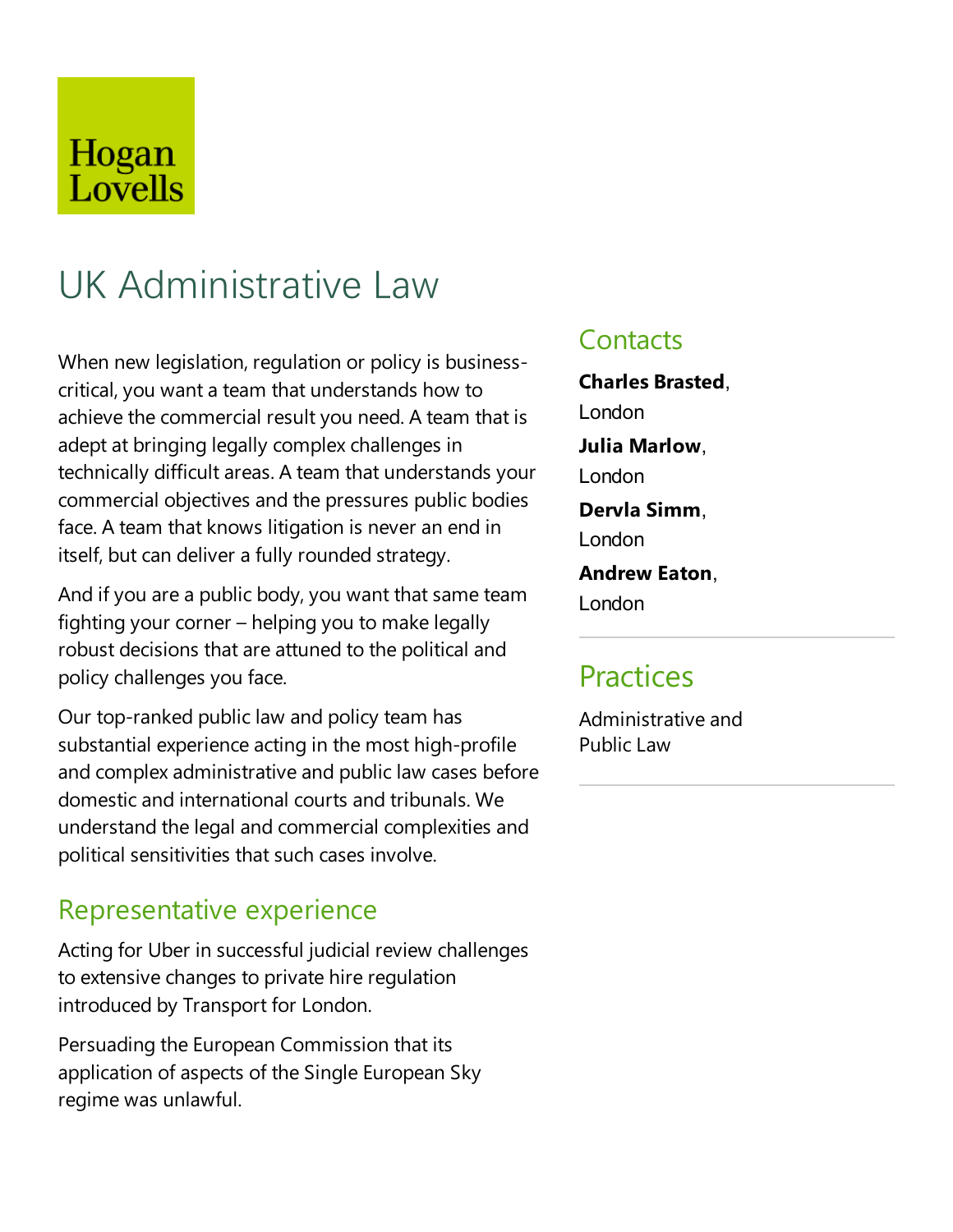Advising The Crown Estate on its statutory functions and powers in relation to the commercial management of Crown land.

Advising Ofgem on the design, consultation on and implementation of various regulatory and environmental incentive programmes.

Advising a leading life sciences company on the lawfulness of a commissioning prioritisation decision by NHS England.

Advising HM Government on the public law aspects of the sale or securitisation of the students loans portfolio.

Advising on potential legal challenges against NHS bodies for commissioning health care products and services outside the standard statutory regimes.

Advising an industry association on public law and fair process obligations in relation to its disciplinary and enforcement processes.

Advising the Pension Protection Fund in relation to the approval of Regulated Apportionment Arrangements for pension schemes.

Advising on governmental clearances for the acquisition by a Chinese business of a UK manufacturer of security-related products.

Advising on vires issues in relation to financial transactions entered into by local authorities.

Acting for international oil drilling companies in a challenge before UK and EU Courts to tax measures that significantly changed their tax position.

Advising a major PFI contractor on applicability of public law to the exercise of contractual rights by a public authority in the context of change of control provision.

Advising a number of regulated businesses on possible public consultation obligations relating to policy changes.